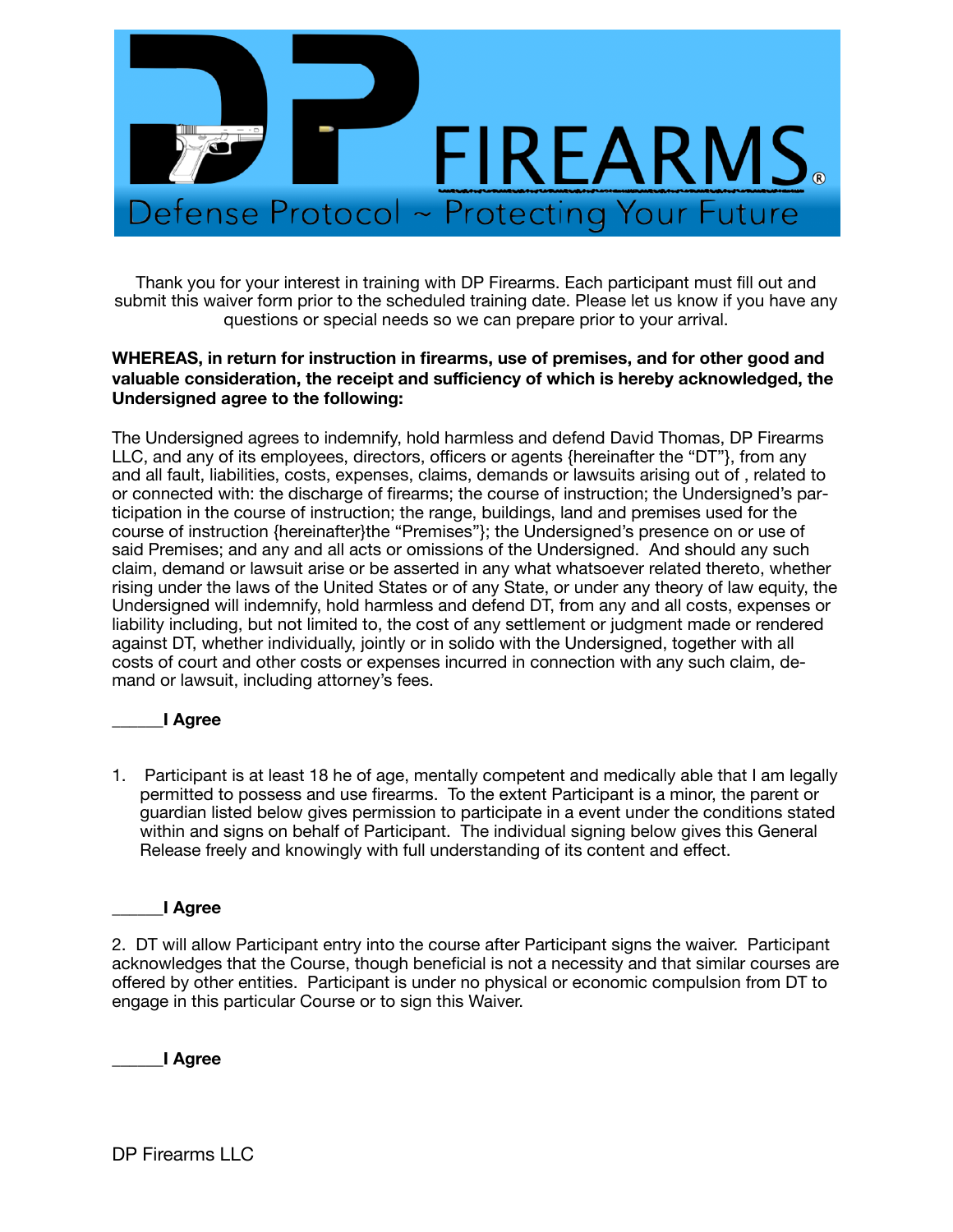3. Participant will follow all directions given by DT agent {the "Instructor"} for the duration of the Course. Participant acknowledges that such directions are vital for the safety of all Course participants. Failure to follow directions from the Instructor may result in Participant's ejection from the Course without refund of any monies paid to DT for participant's attendance.

## \_\_\_\_\_\_**I Agree**

4. Participant expressly acknowledges that training with live ammunition is inherently dangerous and that there is no possible way that DT, its employees, or its agents can provide a totally safe environment for the Course. Participant acknowledged that attending and participating in the Course will enhance Participant's exposure to risk of injury occasioned by carelessness of the Instructor and other Course participants. The Participant risks serious bodily injury and harm that includes a risk of death or dismemberment. Participant hereby assumes the risk of any and all injury that may result in participation in the Course.

#### \_\_\_\_\_\_**I Agree**

5. Participant hereby absolves DT of any its employees, and its agents harmless from any sort of injury or damage experienced by Participant in taking the Course. Participant expressly waives any and all rights and causes of action participant may have for compensation at law and equity, including negligence, from DT. It's employees, or its agents in such event that the Participant is injured and shall indemnify the same.

#### \_\_\_\_\_\_**I Agree**

6. I do not have any physical injuries or restrictions that would limit or prevent me from participating in this training and I will inform the instructors upon arrival to the facility or training venue of any change or injury regardless of nature to occurrence.

## \_\_\_\_\_\_**I Agree**

7. Participant understands that any photographic, video, or other electronic imagery produced as a result of this class is for the sole purpose of DT in their advertising uses. I hereby give permission to DT to use my image{s} for the above mentioned purposes.

#### \_\_\_\_\_\_**I Agree**

8. Participant certifies that they are not a fugitive from justice, or under indictment. Participant is legally permitted to possess and use firearms and other related equipment {Firearms}, whether as part of a DT event r otherwise, and is capable of using Firearms safely. participant is responsible for determining the requirements of all applicable laws as they may relate to ownership, possession and use of firearms, and remaining in compliance with such requirements. Participant will follow the policies, procedures and rules of the venue and DT range rules, including the policies and rules of the venue where DT event takes place. DT reserves the right to revoke Participant's right to participate in a DT event at any time for any reason.

\_\_\_\_\_\_**I Agree**